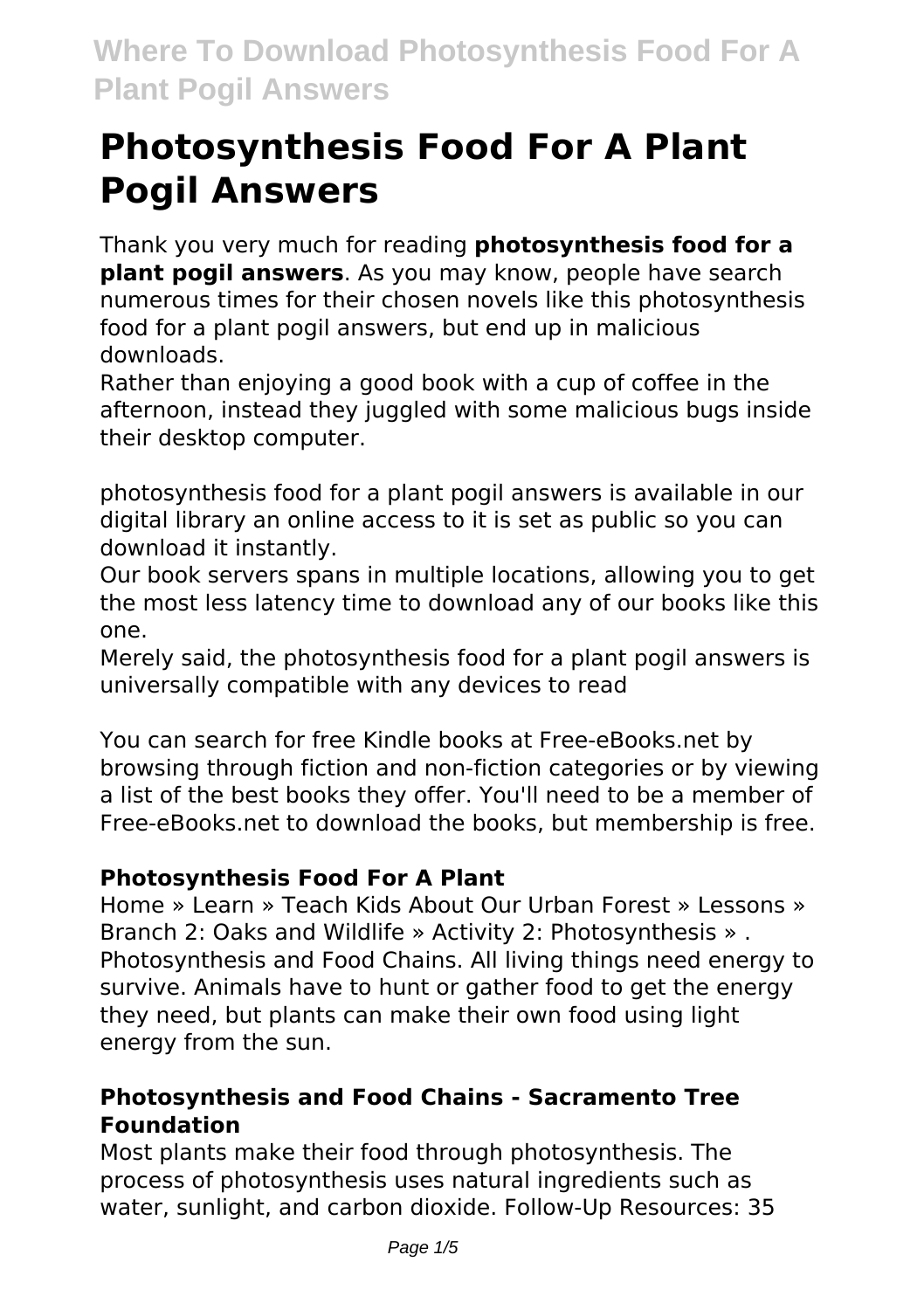Online Gardening Classes to Take at Home. Ghost Plant (Monotropa uniflora) is an example of a plant that can't make its own food.

### **How Plants Make Food: Photosynthesis And The ...**

Introduction to photosynthesis. Photosynthesis is a chemical reaction that takes place inside a plant, producing food for the plant to survive.Carbon dioxide, water and light are all needed for ...

### **Plants and photosynthesis – Year 8 – S2 – Biology – This ...**

Visit http://www.makemegenius.com for more videos on Children education for free

#### **Photosynthesis - How Plants make Food- 2-Video for Kids by ...**

Plants, like all living things, need food to survive. Plants make their food using a process called photosynthesis, which means "putting together through light". During photosynthesis, a plant traps energy from sunlight with its leaves. It also takes up water from its roots and carbon dioxide gas from the air.

# **What is Photosynthesis | Kids Plant Facts | DK Find Out**

Learn about Photosynthesis with Dr. Binocs. Hey kids, do you know how plants and trees make food for themselves? Have you ever heard the word 'photosynthesis...

### **Photosynthesis | The Dr. Binocs Show | Learn Videos For ...**

A leaf prepares food for the plants. The process of making food by the plant using carbon dioxide, water, chlorophyll, and light is called photosynthesis. Plants store food in the leaves, fruits, and stems in the form of starch. Plants breathe with the help of their leaves. Leaves of most plants have tiny openings called stomata under their ...

#### **Which part of the Plant is Responsible for Photosynthesis ...**

Plants make their own food out of inorganic compounds through a process called photosynthesis that takes place in the leaves.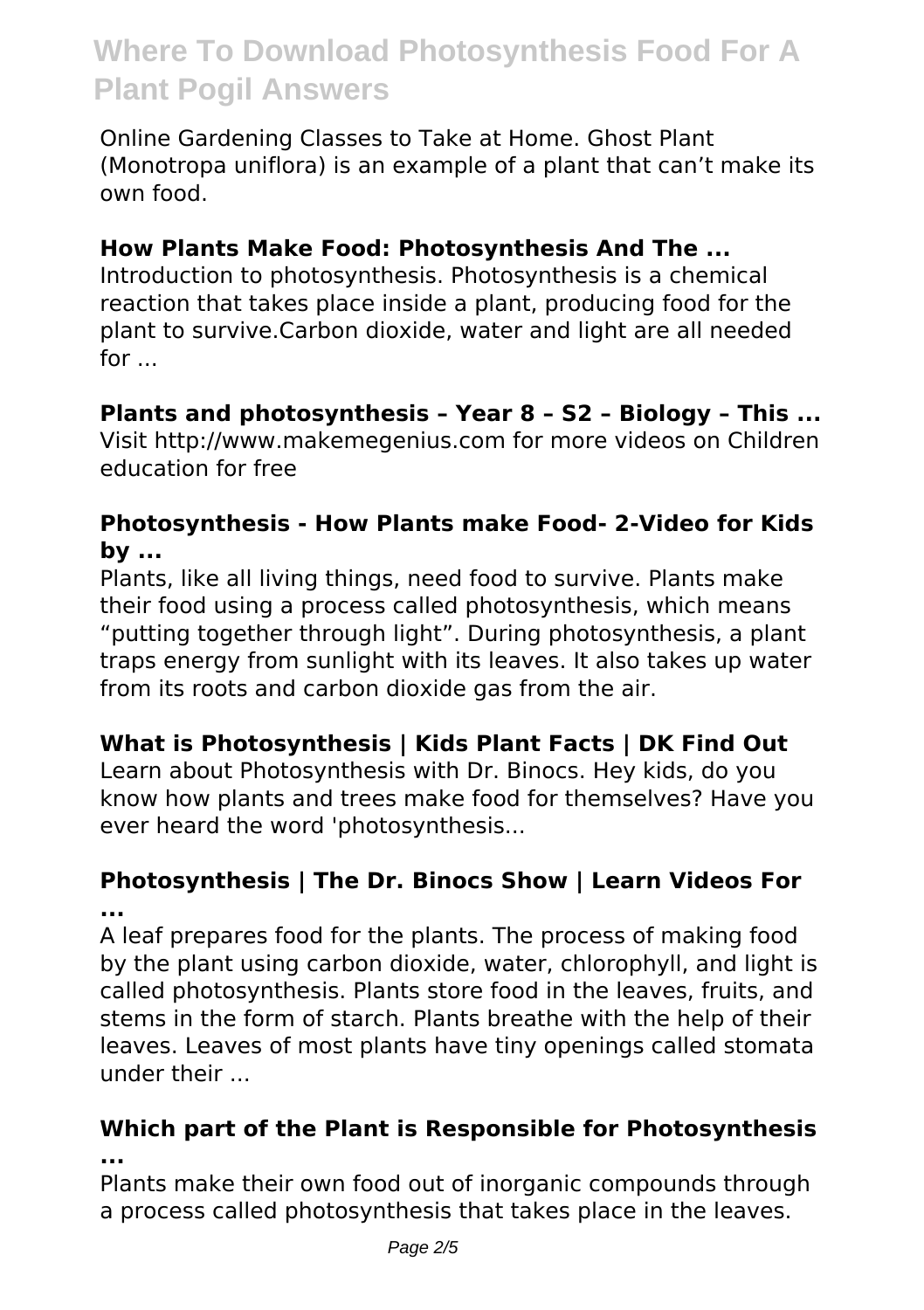The ingredients necessary for photosynthesis are light, water and carbon dioxide. The rate of photosynthesis will be affected by the amount of these ingredients available, as well as the temperature.

### **How Do Plants Make Their Own Food? | Sciencing**

Most life on Earth depends on photosynthesis.The process is carried out by plants, algae, and some types of bacteria, which capture energy from sunlight to produce oxygen (O 2) and chemical energy stored in glucose (a sugar). Herbivores then obtain this energy by eating plants, and carnivores obtain it by eating herbivores. The process. During photosynthesis, plants take in carbon dioxide (CO ...

#### **Photosynthesis | National Geographic Society**

Plants need food but they do not have to wait on people or animals to provide for them. Most plants are able to make their own food whenever they need it. This is done using light and the process is called photosynthesis. Photosynthesis is the process by which plants make their own food.

#### **Photosynthesis for Kids**

Plants, like all living things, need food to survive. Plants make their food using a process called photosynthesis, which means "putting together through light." During photosynthesis, a plant traps energy from sunlight with its leaves. It also takes up water from its roots and carbon dioxide gas from the air.

# **What is Photosynthesis | Kids Plant Facts | DK Find Out**

Photosynthesis is a set of chemical reactions that uses energy from the sun and carbon dioxide to produce sugar and oxygen. The sugar provides plants with energy to grow, and the plant material provides food for grazing animals. When plants die their leaves, stems and roots are food sources for decomposers such as fungi and bacteria.

#### **Photosynthesis | Basic Biology**

Plants convert carbon dioxide into oxygen during photosynthesis, the process they use to make their own food. catalyst A substance that helps a chemical reaction to proceed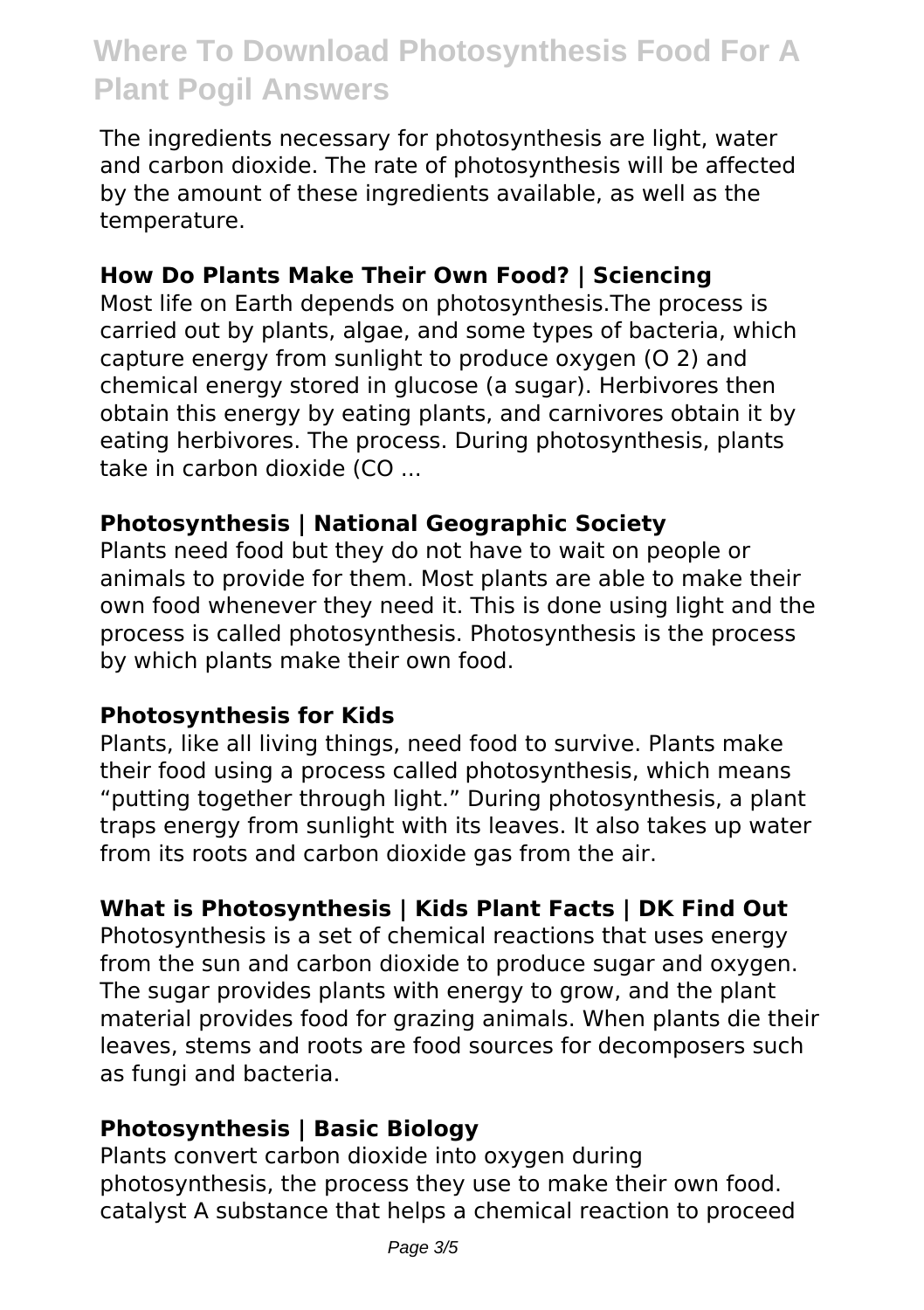faster. Examples include enzymes and elements such as platinum and iridium.

#### **Scientists look to hack photosynthesis for a 'greener ...**

Plants are also living things, so they need food regularly. But instead of waiting for someone to feed them, they produce their own food. They produce their food in a process called 'Photosynthesis' and generate oxygen for us. Plants need three things to make their food which are sunlight, water, and carbon dioxide.

#### **Photosynthesis - (Infomation + Facts) - Science4Fun**

Photosynthesis uses light, water and carbon dioxide to help a plant form glucose, which then gives a plant food and energy and helps it develop seeds. Plants can store glucose for food at night when there's no sunlight. Glucose also signals seasonal changes.

#### **What Is Glucose Used for in a Plant? | Sciencing**

Photosynthesis is a chemical reaction that takes place inside a plant, producing food for the plant to survive. Carbon dioxide, water and light are all needed for photosynthesis to take place.

#### **What is photosynthesis? - BBC Bitesize**

Photosynthesis is a process used by plants and other organisms to convert light energy into chemical energy that can later be released to fuel the organisms' activities. This chemical energy is stored in carbohydrate molecules, such as sugars, which are synthesized from carbon dioxide and water – hence the name photosynthesis, from the Greek phōs (), "light", and sunthesis (σύνθεσις ...

#### **Photosynthesis - Wikipedia**

The process of photosynthesis is critically important for all life on earth: Plants need photosynthesis to survive, herbivores need plants to survive, and carnivores need herbivores to survive. Without photosynthesis, the global food chain would break down, endangering all life on Earth.

#### **All About Photosynthesis in Plants and Flowers**